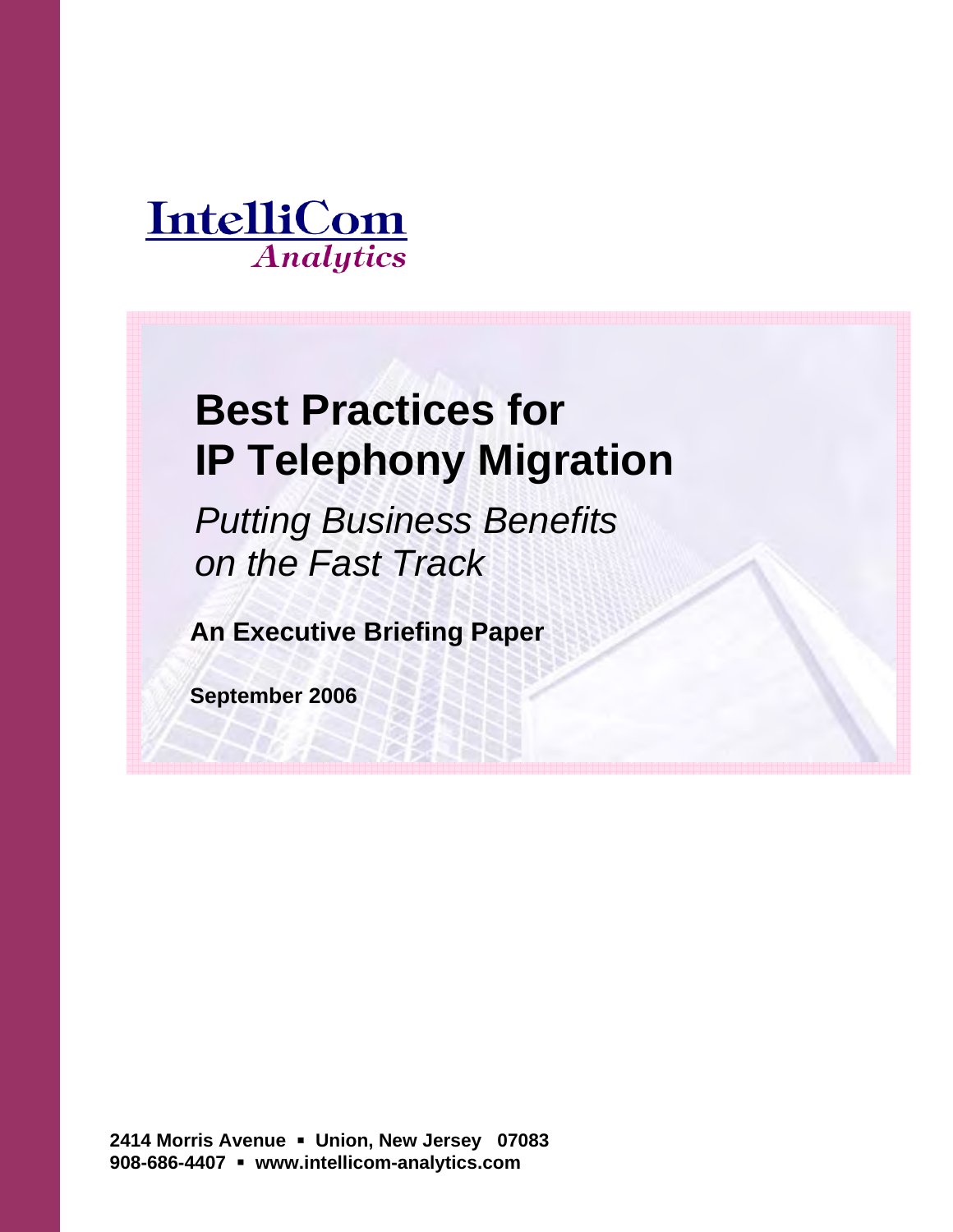# **Table of Contents**

| $\mathbf{2}$   | <b>Approach</b>                                                                                  |
|----------------|--------------------------------------------------------------------------------------------------|
| $\overline{2}$ | <b>The Technology Adoption Continuum</b>                                                         |
| 3              | <b>IP Telephony Goes Mainstream</b>                                                              |
| 4              | Incremental IP -- the Preferred Approach for Many Businesses                                     |
| 4              | The Business Benefits of IPT -- Closer Than You May Think<br>- Reinforcing Competitive Advantage |
|                | - Complementing Best-in-class Business Processes                                                 |
|                | - Taking Customer Care to a New Level<br>- Making End-user Mobility a Reality                    |
|                |                                                                                                  |

# *Approach*

**9**

**Summary**

The market perspectives contained in this Executive Brief reflect the most up-to-date research from the IntelliCom Enterprise Intelligence Program<sup>SM</sup>, as well as the experience of our senior staff in assessing technology adoption trends since 1990.

This Executive Brief also features the business drivers, deployment approaches and candid experiences of four enterprises that recently migrated from traditional voice systems to IP Telephony (IPT):

- Financial services provider *Mid-Wisconsin Bank* (www.midwisc.com)
- Seattle-based transportation and logistics provider *Lynden Inc.* (www.lynden.com)
- Indiana-based manufacturing firm *Marvin Windows and Doors* (www.marvin.com)
- Knoxville-headquartered diversified construction firm, *Phillips and Jordan* (www.pandj.com)

# **The Technology Adoption Continuum**

In his landmark 1991 book, *Crossing the Chasm*, Geoffrey Moore described the different ways that businesses approach the adoption of new technology. Moore saw that technology decision-makers

typically fall in to one of five main groups - ranging from early adopter *techies* and *visionaries*  who are the first to embrace a new technology, to last ditch *skeptics* that significantly lag the rest of the market. Some fifteen years later, Moore's technology adoption model continues to accurately describe enterprise buying behavior.

This Executive Brief focuses on a specific technology, IP Telephony (also commonly referred to as *voice over IP* -- VoIP), and the two groups that Moore sees making up the mainstream business market *--* the *pragmatists* and the *conservatives*.



**Analytics** 

Source: *Crossing the Chasm, Geoffrey A. Moore, HarperBusiness, ISBN 0-88730-717-5*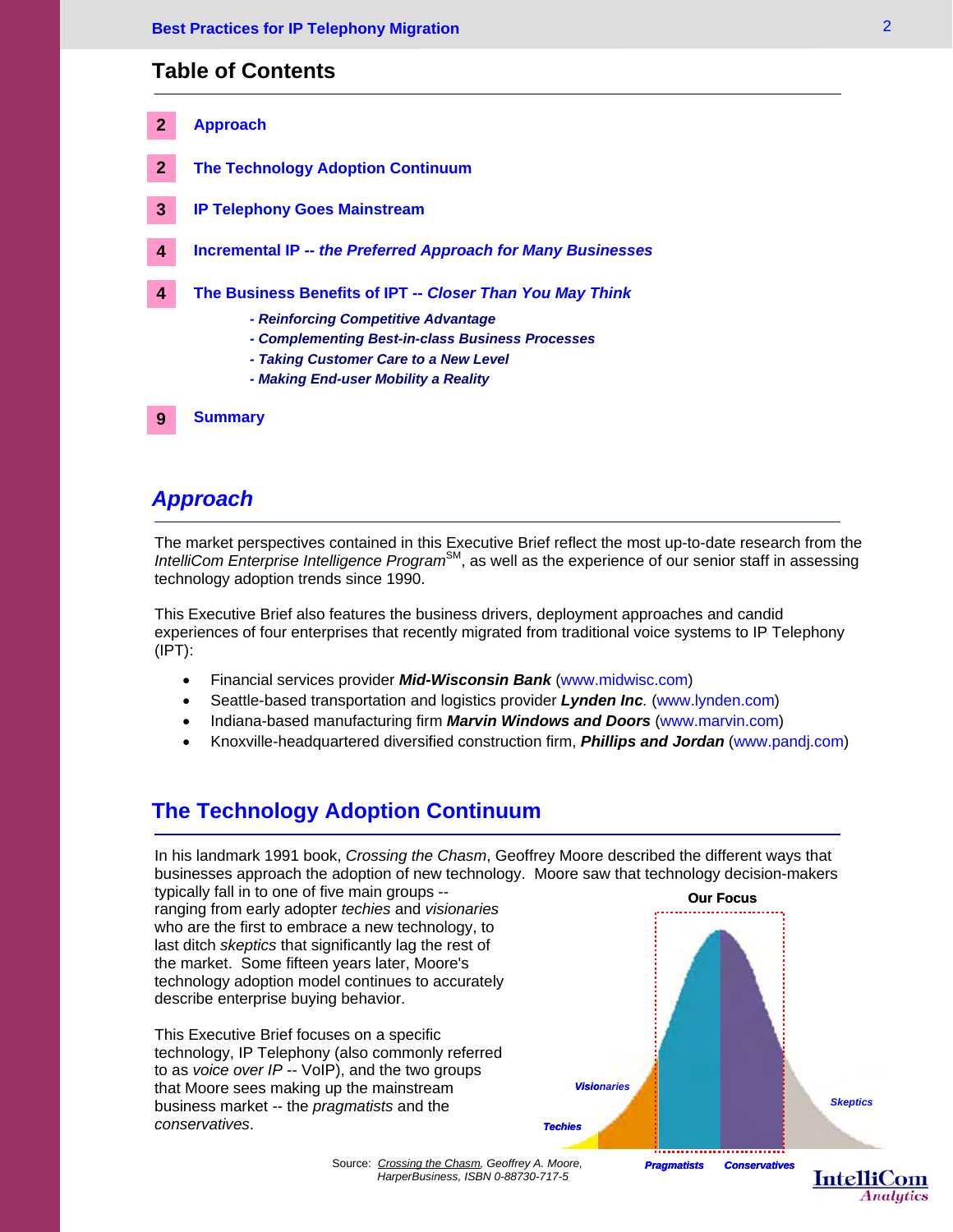The pragmatic enterprise isn't particularly interested in technology per se -- they want *a business solution that is fully functional and time-tested*. Fundamentally, these companies will proactively pursue a technology only when it has become *highly reliable* and can *clearly contribute to the success of their business*.

A conservative enterprise, in contrast, will typically time their technology purchase decision to some type of business necessity. The conservative decision-maker has a low tolerance for technological complexity and places high value on solutions that demonstrate strong price-performance.

Since pragmatic and conservative businesses are estimated to make up over 60% of the total marketplace, the way that these enterprises view and approach IP Telephony is of keen interest to communication manufacturers and channels.

# **IP Telephony Goes Mainstream**

When it comes to Moore's technology adoption segments, the findings from our end-user research leave little doubt -- *IP Telephony has clearly entered the mainstream*.

In looking back at the changing perceptions of convergence over the past seven years, we have seen a 3-stage evolution in decision-maker thinking.

When IP Telephony first started commanding some serious buzz in the late 1990's, it was primarily of interest to the business technologists; whether data-oriented IT organizations or traditional telecom departments. At this first stage of commercial availability, the near universal business sentiment was a healthy skepticism -- *it's a great concept, but does IP Telephony really work?*

The real issue was not so much about the technological feasibility of convergence, but rather a concern about performance. Having enjoyed decades of near perfect sound quality and system reliability, end user expectations of voice communications were extremely high -- as were the political risks to technology managers if those user expectations were not met. As a result, the majority of businesses were content to take a wait and see approach.

It took several years, but eventually most manufacturers were able to demonstrate that their IPT systems could deliver equivalent user-perceived availability and



**Source:** *IntelliCom Primary Research*

Quality of Service (QoS) as the tried and true TDM (Time Division Multiplexing) voice switches that enterprises were accustomed to. The question for decision makers now became -- *OK, it works, but can it really bring genuine value to our business?* 

The practical concern at this point revolved around whether there were unique capabilities of IPT platforms or convergence-enabled applications that could actually improve business performance and competitive differentiation. Essentially -- *what can IP Telephony do for our business that the existing PBX can't?*

The early adopter enterprises largely answered this question for the rest of the business market when they deployed IP-based applications that actually yielded measurable operational improvements. Soon the word was out that new apps like multi-modal work group collaboration and multi-channel customer care in contact centers could genuinely decrease business cycle times, improve associate productivity, and raise levels of customer satisfaction and retention.

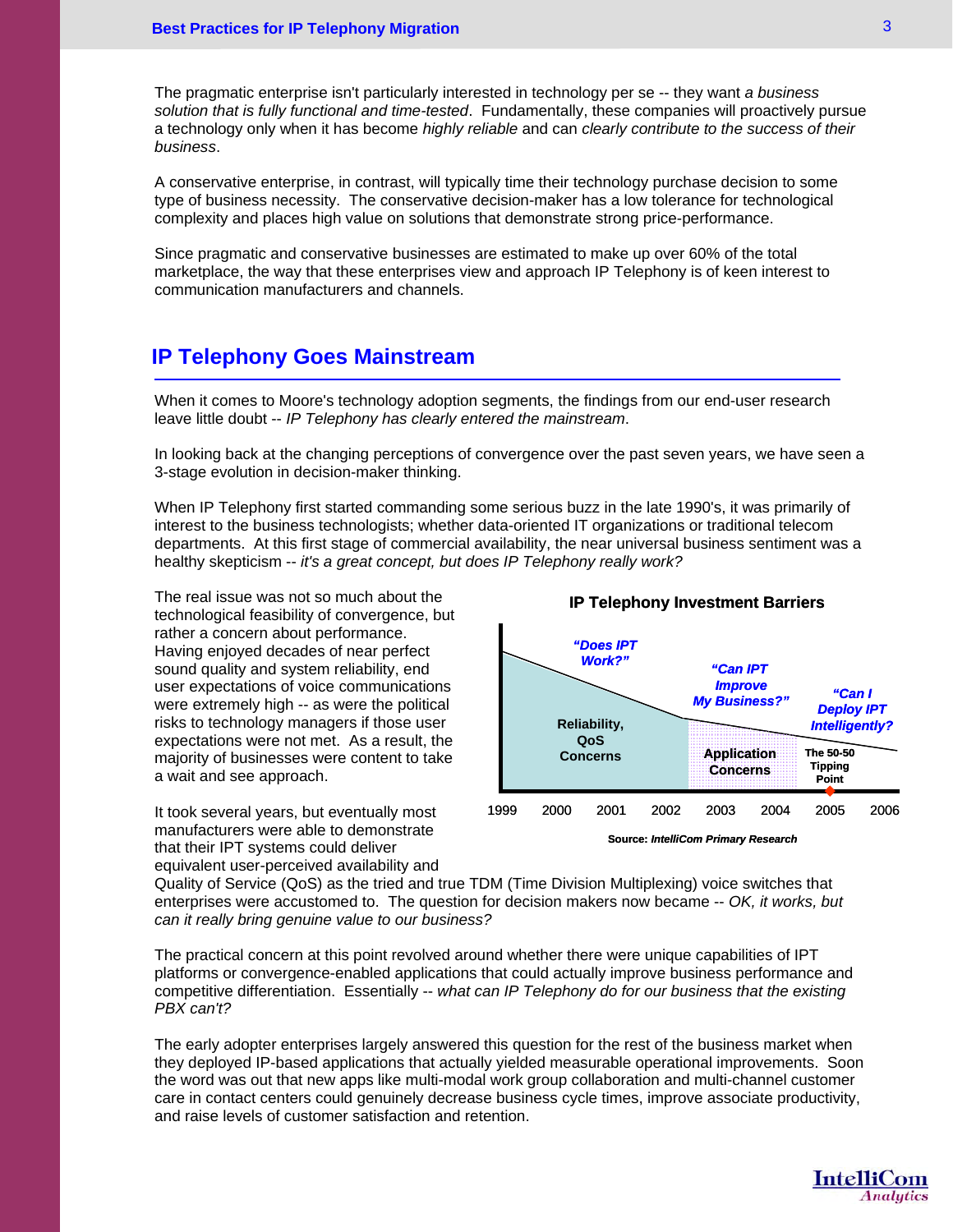By 2005, this concern had largely been put to bed, and the market signaled its acceptance of IP as the going-forward standard for communications technology. The tipping point was tangibly evident in the fact that shipments of new IPT systems that year eclipsed sales of traditional TDM platforms.

With the inevitability of IP now a foregone conclusion, the last consideration for enterprise decisionmakers was one of timing -- *given our existing infrastructure investments, when does it make good business sense to deploy IPT?* 

# **Incremental IP** *-- the Preferred Approach for Many Businesses*

Even though IP is now viewed as the technology-of-choice for forward-looking enterprises, our research shows that most decisions to invest in IP Telephony are driven by specific business events rather than by a desire to be technologically well-positioned for the future.

Typical events that trigger an IPT investment decision range from erratic performance of an existing PBX or key system, to the rude awakening that comes when a system manufacturer advises that parts or service will no longer be available.

Although many industry watchers initially predicted that businesses would gravitate toward wholesale swapouts of their embedded TDM systems with new IP platforms, incremental

# **The Top 5 Events Driving IP Telephony Migrations**

- **Performance/Reliability Problems With Embedded Platform**

- **Opening of Greenfield Location With No Existing Infrastructure**
- **Business Requires Additional Functionality**
- **PBX Lease Term Up For Renewal**
- **Existing PBX at Parts/Servicing End-of-life**

#### **Source:** *IntelliCom Primary Research*

deployments of IP Telephony are much more the norm. With this hybrid approach, businesses introduce IPT into their existing infrastructure while continuing to use selected TDM assets for some period of time.

Depending on one's choice of IP manufacturer and network design, advanced applications (like Unified Communications and end-user call control through desktop PCs) can actually be extended to *all*  employees -- even those in locations served by the remaining TDM switches and traditional phone sets.

Provided that the new IP components can successfully interoperate with the existing infrastructure, this approach makes great business sense -- *if some of our existing PBXs are working fine and a hybrid approach will allow us to extend IP features to our end-users, why should we immediately throw away all TDM investment?* 

This approach to asset conservation is particularly appealing to businesses that have multiple locations. If some of the existing systems are delivering reliable performance and others are sub-performing or in need of costly upgrades, then those troublesome switches can be the first to be retired; leaving the conversion of the other TDM systems to a later point.

# **The Business Benefits of IPT** *-- Closer Than You May Think*

Although the enterprises that share their stories in this Executive Brief had different business reasons for adopting IP Telephony, they all approached the migration from TDM to IP with a similar set of expectations:

*How can we attain the benefits of IP and also make intelligent use of our embedded investments -- all the while minimizing the risk of performance problems or business disruption?* 





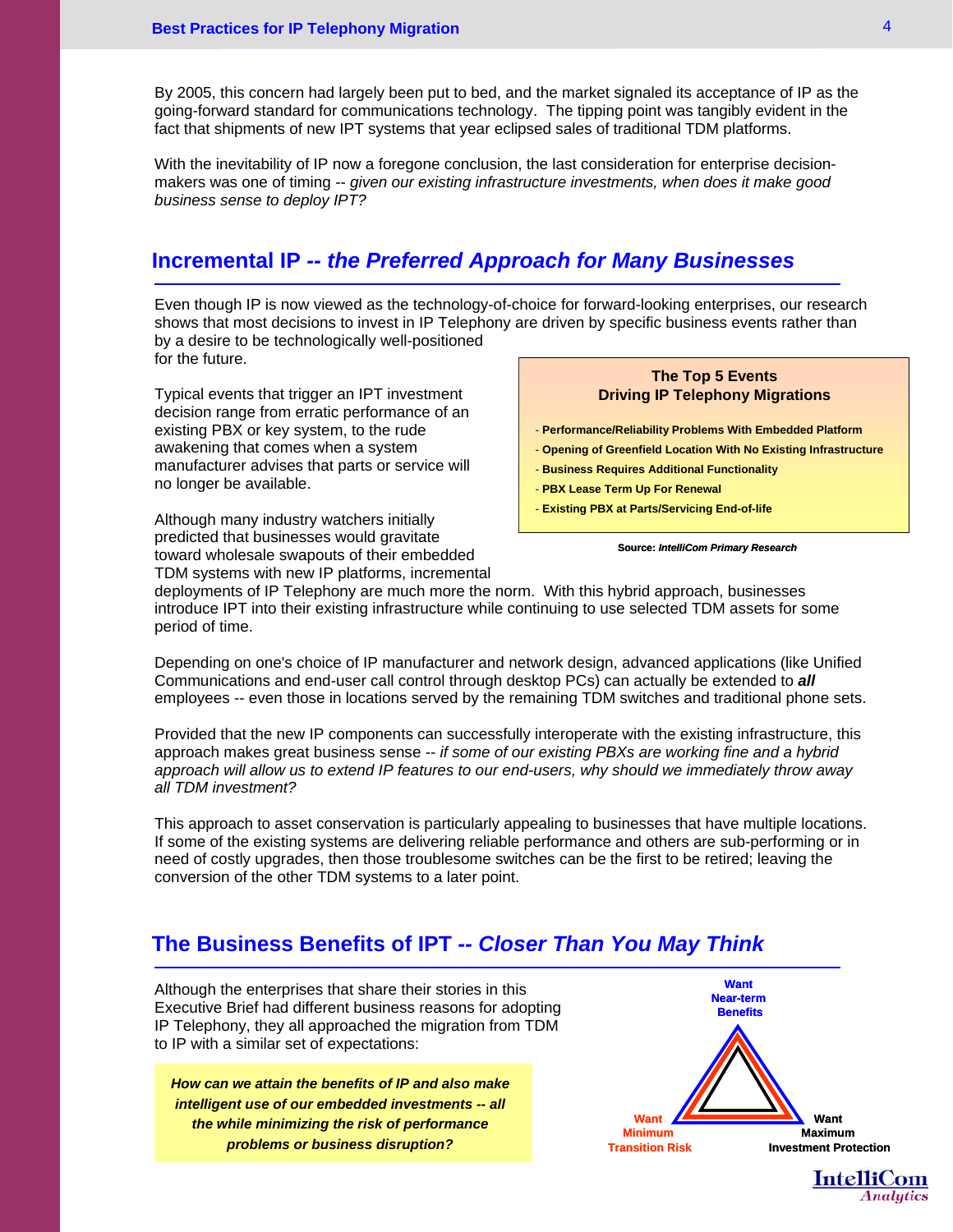#### **Mid-Wisconsin Bank**

# IP Focus *-- Reinforcing Competitive Advantage*

For Leif Christianson, Director of IT at Mid-Wisconsin Bank, IP Telephony became a serious consideration because of a TDM infrastructure that couldn't support the bank's reputation for strong customer support.

#### Business Drivers

*"We are a 13-branch community bank in central Wisconsin with nearly 200 employees. Prior to the decision to go IP, our communications infrastructure consisted primarily of key systems.* 

*"There were several reasons IP became a relevant consideration for us. First and foremost, the performance of our existing TDM technology wasn't consistent with the bank's customer service model. We were experiencing phone system outages that typically impacted our customers several times a month.* 

**Mid-Wisconsin Bank Key IPT Drivers**



- **Improved Platform / Feature Reliability**
- **Provide Consistent Customer Experience**
- **Support New Location Growth**
- **Simplify Employee Training**
- **Reduced TCO**

*Delivering banking services with a personal touch is a key differentiator for us, so we really couldn't tolerate any reliability problems.* 

*"We were also having performance issues with some of our essential telephony features. We*  frequently need to transfer incoming customer calls to specialists in different branches, and the call forwarding capabilities of the existing systems left a lot to be desired. We never knew from call to call *whether the customer would even make it to the right destination.* 

*"In addition to the reliability of the telephone features, we also wanted to provide our customers with a consistent phone experience regardless of which branch they happened to call in to. That wasn't possible with our existing mix of switches.* 

*"The third factor that made IP a smart business move was growth. Extending the bank's community coverage in Wisconsin is a big thrust of our business plan, and we were getting ready to add two new locations and had plans for several more.* We asked ourselves whether we really wanted to invest new *dollars to extend our existing infrastructure. Given the performance and consistency issues, the answer was a clear no.* 

*"We also knew that our choice of new technology had to be employee friendly. Many of the staff move between branches, so we wanted a consistent user interface that would be intuitive and easy for our employees to master.* 

*"Although cost was an important consideration in the decision, we also put a heavy weighting on the interoperability of the solution with our current IVR, as well as the ease of deployment and on-going management.*

*"The bank has a very hands-on approach to IT, so we wanted a solution that we could implement and maintain ourselves rather than relying on outside resellers or telecommunication providers. We also*  wanted to avoid unnecessary components and complexity, so **out-of-the-box functionality** like on*board unified messaging was another requirement. We took a serious look at four of the major vendors and ruled two of them out fairly quickly because of price and complexity. As it turned out, there was only one manufacturer that met all of our specifications."* 

#### Approach to Migration

*"One of the big plusses of the particular solution we chose was the ability to deploy IP as fast or as slow as we wanted. In our case, we had decided to move to IP in stages, so it was critical that the total network continue to operate smoothly during the time that we had a mix of TDM and IP technology.* 

*"We knew that a flash cutover to IP was not the way the bank wanted to go, so we developed a migration plan that first converted those offices that had the poorest performing switches. Once we had*

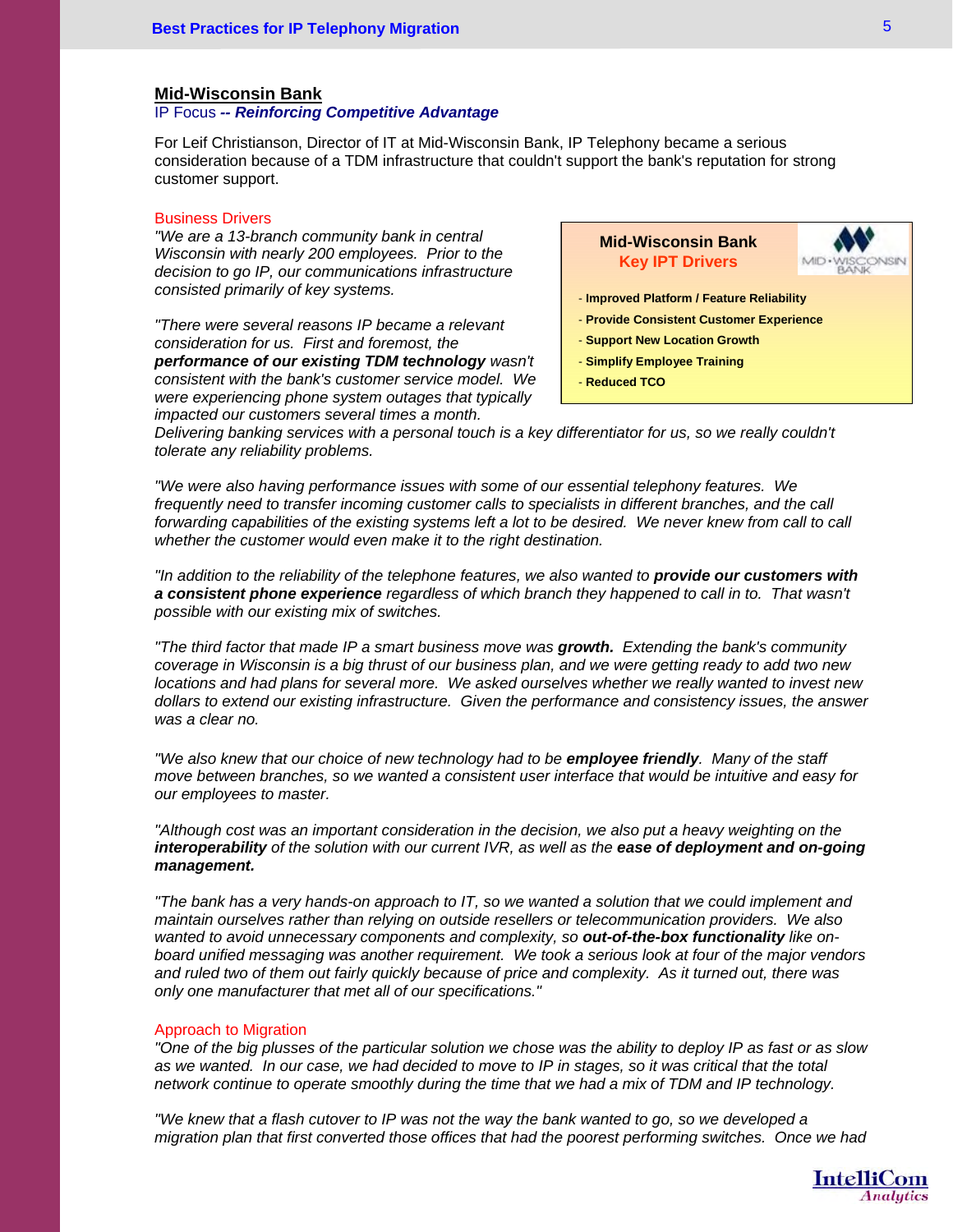*those locations converted to IP, we started to migrate our other branches one at a time. It was about as seamless a conversion as you could ever want.* 

*'In addition to immediately providing our customers with a greatly improved phone experience, we started saving money on administration of the new systems essentially from day one. We paid for the entire cost of the IP solution with hard dollar savings within a year and a half of converting the last branch."* 

# **Lynden, Inc.**

## **IP Focus --** *Complementing Best-in-class Business Processes*

Although global transportation and logistics firm, Lynden Inc., was able to move hundreds of thousands of tons of freight each year with ease, it found communicating between its various locations in the Pacific Northwest a far greater challenge. As Ed Johnson, Lynden's Manager of Telecommunications, saw it, the company was in need of a significant change.

#### Business Drivers

*"When your business is global logistics, having a rocksolid communications network is essential. We have over 60 sites around the world, and the trouble was that we had nearly as many different models of PBXs and key systems in our voice network.* 

**FLYNDEI Lynden Inc. Key IPT Drivers**

- **Improved Operational Efficiency**

- **Reduced TCO**

- **Support New Location Growth**

*"Despite having world-class business processes for moving freight, our communications technology wouldn't even allow us to establish a single dialing plan or unified* 

*voice mail across all of our locations. In addition to missing key feature-functionality that we needed, the technology wasn't easily scalable, and centralized remote administration was nearly impossible. Our technology was definitely not in the same league as our core business operations.* 

*"Sometimes, it takes someone at the top to get things moving. A few years back, the president of one of our operating units said: 'Enough! It's time for our communications capabilities to be as efficient and cost-effective as the rest of our business processes.'* 

*"We had been looking at IP technology for some time, and it seemed an ideal platform for giving us a single unified architecture and the end-user voice applications we needed. IP also looked like a real winner from the perspective of reducing our on-going cost of operations.* 

*"In addition to increasing our IT productivity through simplified administration, IPT would allow us to dramatically reduce our telecommunications expense by putting all of the toll traffic between locations on the corporate wide area network."* 

#### Approach to Migration

*"Given the number of locations that were involved, we knew the move to IP would need to be a multistage process. This meant that the solution we chose would have to integrate tightly with our legacy infrastructure. We did our competitive homework and also touched base with other companies that had recently adopted a phased approach to IP. When all was said and done, we decided on a solution that several of the IT groups I spoke with had already adopted and were very pleased with.* 

*"The first sites we converted were in our Alaska Marine Lines subsidiary in Seattle, where we had about 100 employees. True to what we had been told, the new IP solution integrated easily into our existing infrastructure. We now have nearly a third of our offices converted to IP and expect to have the remaining locations converted within another 12 months.* 

*"All in all, the entire conversion will have taken about 36 months, but that timetable met our needs completely. A phased approach allowed us to continue making use of the TDM investments that were performing well, allowed us to develop some good hands-on experience with IP, and also gave us* 

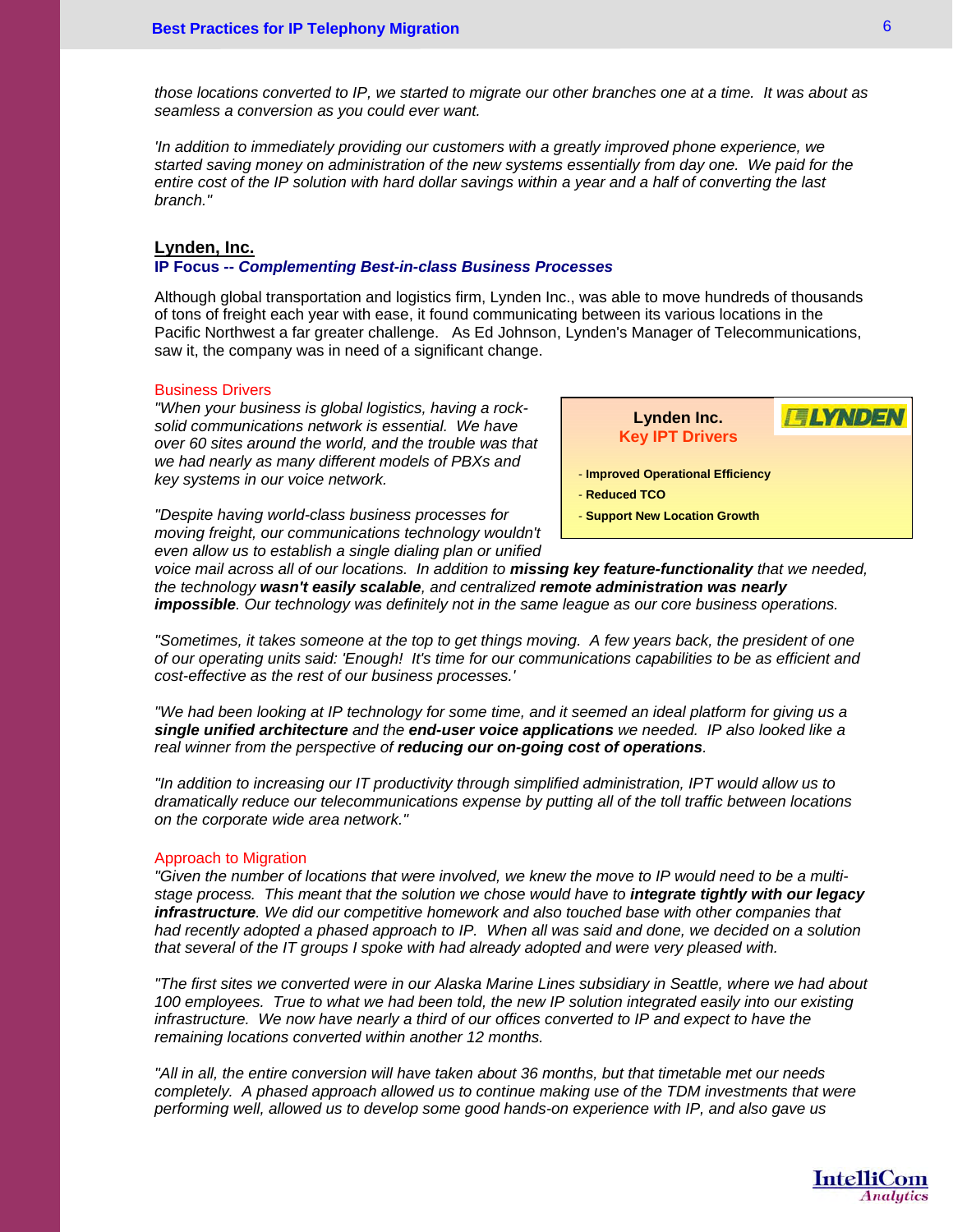*some breathing room to systematically upgrade our wide area network to carry IP traffic with a high Quality of Service."* 

## **Marvin Windows and Doors**

#### **IP Focus --** *Taking Customer Care to a New Level*

For premier manufacturer Marvin Windows and Doors, IP was the answer to solving several daunting problems. Jeff Snyder, Marvin's Manager of IT, found himself in the center of the action.

#### Business Drivers

*"Historically, the communications technology in our nine locations was managed locally. As a result, we wound up with a whole assortment of equipment ranging from small key systems to high-end PBXs. Several years ago, we conducted a rigorous assessment of our communications infrastructure from the standpoint of performance and contribution to the business. The findings showed us that we were coming up short in several important areas.* 

**Marvin Windows and Doors MARVIN** Windows and Door **Key IPT Drivers** Made for you. - **Improved Platform Reliability** - **Modernize Customer Care Capabilities** - **Support New Location Growth** - **Reduced TCO**

*"The state of our call center was probably the most serious deficiency. The system was way behind the times in terms of capabilities, and performance was erratic. We clearly needed to take action since the company depends on the center to provide the majority of our customer care.* 

*"We also determined that there were several sites that needed serious system upgrades or wholesale replacements. To make matters even more interesting, we had a site in the planning stages that would require a new switch."* 

## Approach to Migration

*"We kept an open mind on all of our options. We started out by looking at traditional TDM solutions -*  both as an upgrade path as well as for our greenfield site. We then examined the performance and *capabilities of available IP systems.* 

*"We also evaluated the financials of all the potential solutions. As it turned out, upgrading our existing TDM platform would have cost us more than adopting an entirely new set of IP servers. The inside*  wiring for the new site would also have cost more with TDM since we would have had to make two wire *runs instead of the one converged cable for IP.* 

*"The realization that a TDM upgrade would be more expensive than moving to a state-of-the-art IP voice server was a real eye-opener. And it wasn't just that TDM would cost more -- an IP platform would also give us advanced messaging capabilities and was far easier to manage and administer. This last point was important for us, since we typically like to manage our technology in-house. Continuing on the traditional path just didn't pencil in -- if we stayed with TDM, we'd be spending more and getting less.* 

*"We were initially attracted to one particular IP provider given their prominence in traditional data networking. When we actually priced out the full cost of the solution -- which required that we add a number of data switches and routers -- the price tag was way too high. We were also concerned about potential disruption to business operations as all that new gear was cut in.* 

*"The approach that made the most sense to us was a phased introduction that would feather IP in slowly. We started out with a trial of a small IP system and tied it into one of our large TDM PBXs with a T-1 tie trunk. Although getting the two systems to seamlessly interoperate was not fully 'plug and play', we were able to get everything working together with a little help from the vendor's field support team. The new system worked perfectly with our existing dialing plan, so when our people traveled from one site to another they could still pick up the phone and dial the codes that they were familiar with.* 

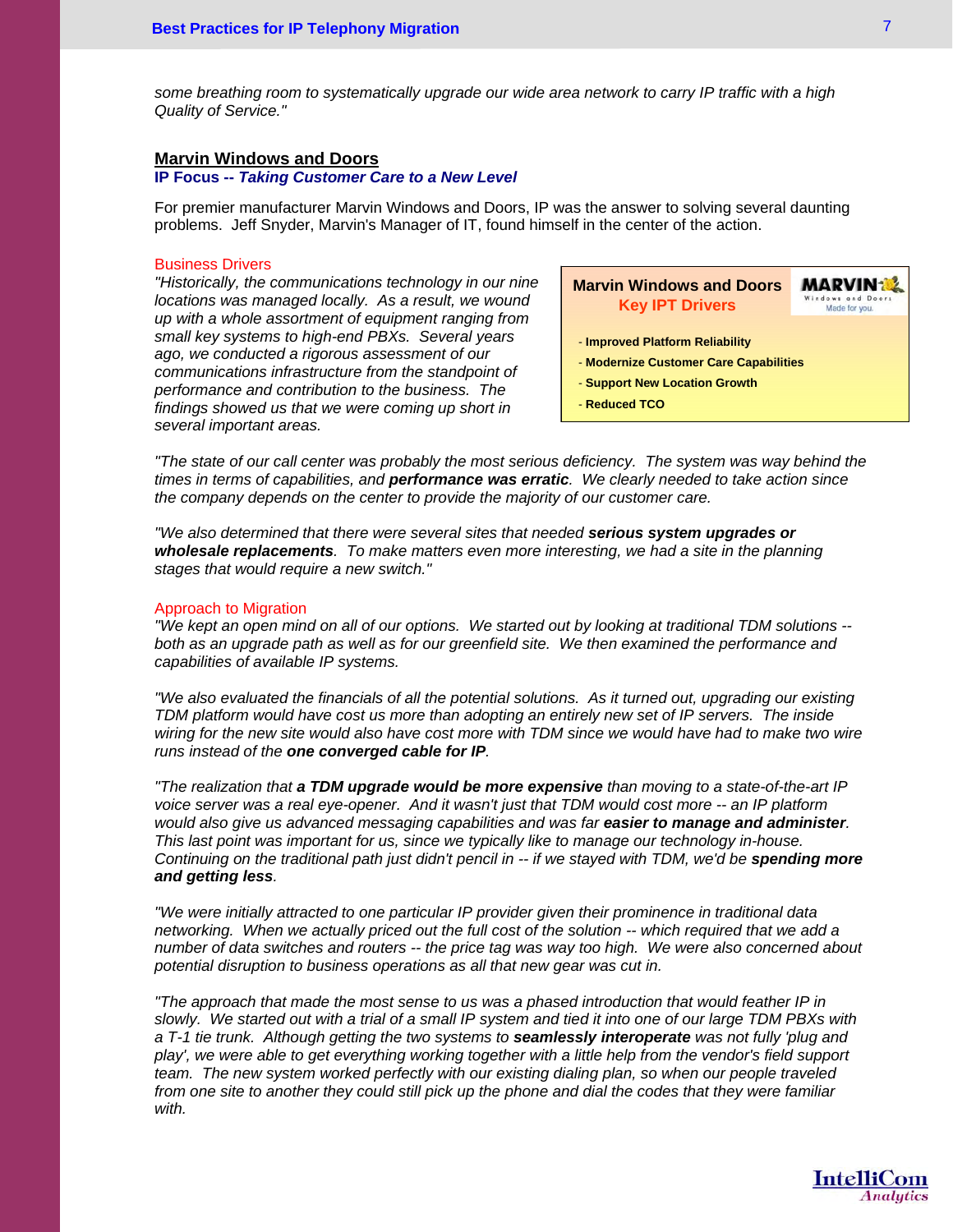*"The trial was a hands-down success, so we got the green light from management to phase out all of our TDM technology. Based on the performance of the IP server in the trial, we locked in with that vendor to supply the rest of the network. The specific solution we chose came with built-in unified messaging and call center applications -- both of these capabilities have really helped to bring our customer care technology into the 21st century.* 

*"So far, we've seen hard dollar savings primarily from moving toll traffic onto the WAN, although our IT productivity has also improved as a result of being able to do centralized administration and perform moves, adds and changes faster. When all the sites are converted, we expect to see an annual steady-state TCO reduction of about \$25,000."* 

## **Phillips and Jordan**

## **IP Focus --** *Making End-user Mobility a Reality*

For Steve Rasmussen, Vice President of Information Technology at Phillips and Jordan, there was no ambiguity about what was wrong with their existing approach to communications.

#### Business Drivers

*"Even though we are a nationally-recognized contractor with 15 regional offices and 1,000 employees, the fact is -- prior to IP -- we had no phone standard. Each of our offices had bought their systems locally, and as a result, there was no interoperability between the different locations. Lack of standard technology also meant high maintenance and management costs.* 

**Phillips and Jordan Key IPT Drivers**

- **Improved Operational Efficiency** 

- **Reduced TCO**

- **Shift Investments to Forward-looking Technology**

*"Phillips and Jordan is involved in projects all over the country and our field engineers spend a lot of time on the road. Although the team had cell phones, from a functionality perspective that was really just one step above using a pay phone. We really needed a serious voice messaging capability that would connect the whole firm together while giving our field force a boost in efficiency and productivity.* 

*"In addition to properly equipping our team with the right communication tools, the other situation that made IP highly attractive was the fact that the systems in five of our offices were completely out of gas. As we examined our options, it just didn't make any sense to spend significant dollars on old technology. We concluded that IP was clearly the way to go."* 

#### Approach to Migration

*"Initially, we were thinking about IP as an 'all or nothing proposition', but as we looked at the different competitive products, we realized that some of the vendors had solutions that were specifically engineered to integrate with TDM platforms. One manufacturer in particular stood out in this regard, and we decided to take the IP plunge in several phases.* 

*"The decision on where to begin our first IP conversions was a straightforward one -- we started with the five locations that all required a PBX replacement. We moved into the second phase 12 months later with the conversion of our main office in Knoxville, and expect to have all remaining offices converted by the end of 2006. Although we had some initial concerns about interoperability with the phased approach, having a mixed IP/TDM environment has not presented any problems at all.* 

*"In terms of impact, our mobile capabilities have definitely taken a huge leap forward. The new IP*  platform not only allows our field engineers to route incoming office calls to their cell phones, but all *employees can now manage their 'presence' by directing calls to wherever they will be on a given day. IP has definitely moved the whole company to a new level of staying in touch -- both internally and with our clients."*